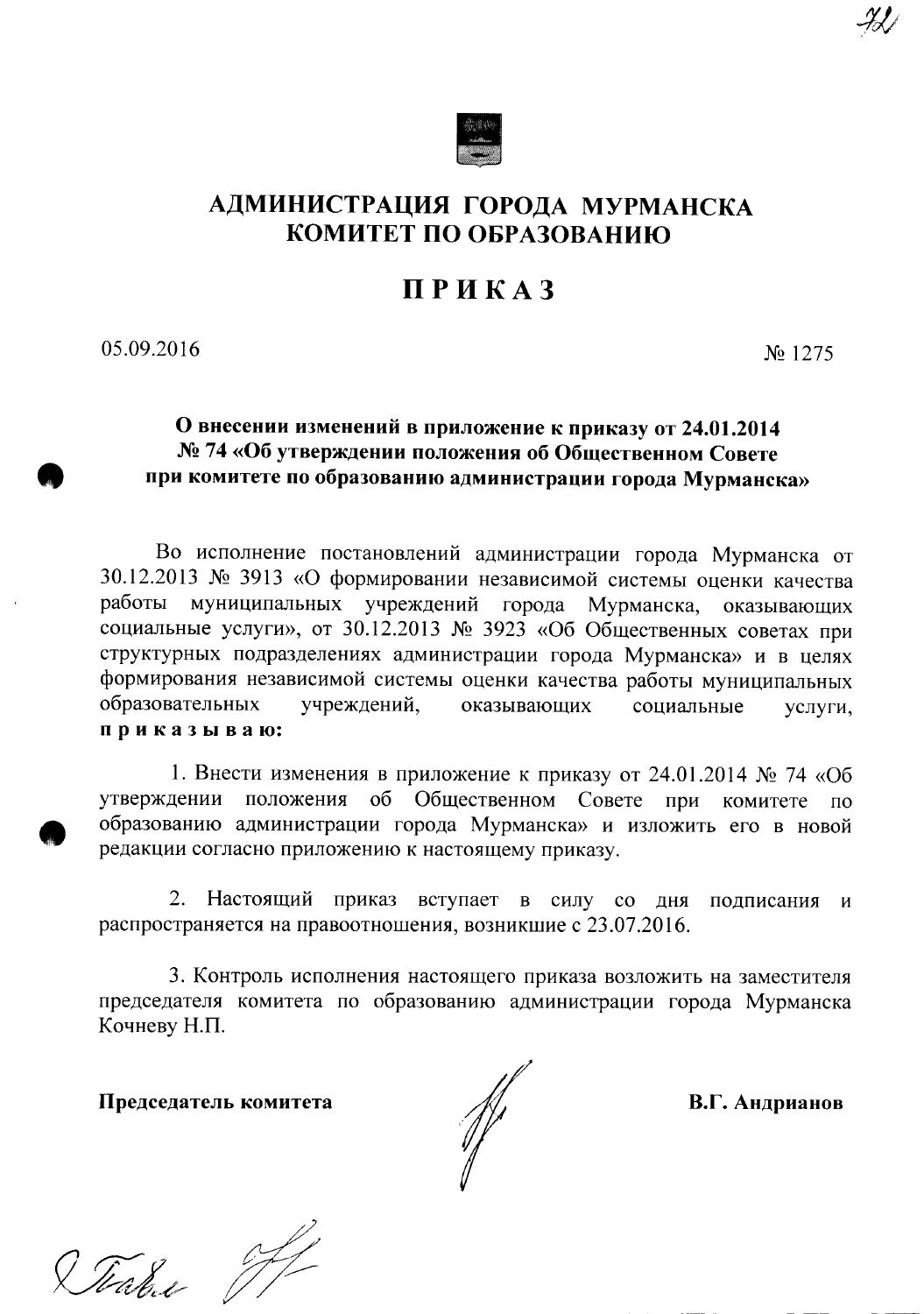Приложение к приказу комитета по образованию администрации города Мурманска OT 05, 09, LOCKS 1275

#### Положение

об Общественном совете при комитете по образованию администрации города Мурманска, осуществляющем функции и полномочия учредителя муниципальных учреждений. оказывающих услуги в сфере образования

#### 1. Общие положения

1.1. Настоящее положение определяет статус, основные задачи, права, порядок деятельности Общественного совета при комитете по образованию администрации города Мурманска (далее - комитет), осуществляющем функции и полномочия учредителя муниципальных учреждений, оказывающих услуги населению в сфере образования (далее - Общественный совет).

1.2. Общественный совет является постоянно действующим совещательным органом при комитете.

1.3. Положение об Общественном совете утверждается и изменяется приказом комитета (далее - приказ).

1.4. Общественный совет создается в целях:

- создания условий для организации проведения независимой оценки качества оказания услуг организациями в сфере образования и для оказания содействия исполнительным органам государственной власти Мурманской области  $\overline{M}$ Общественным советам исполнительных при органах государственной власти Мурманской области в проведении независимой оценки качества оказания услуг на территории муниципального образования город Мурманск муниципальными учреждениями, оказывающих услуги населению в сфере образования в отношении которых комитет по образованию администрации города Мурманска осуществляет функции и полномочия учредителя (далее - учреждения);

- повышения качества услуг, оказываемых учреждениями в сфере образования, и информационной открытости учреждений;

обеспечения взаимодействия комитета общественными  $\mathbf{C}$ организациями, иными некоммерческими организациями, экспертами  $\overline{a}$ вопросам повышения качества услуг, оказываемых учреждениями в сфере образования.

1.5. Решения Общественного совета носят рекомендательный характер.

1.6. Общественный деятельности совет  $\, {\bf B}$ своей руководствуется Конституцией Российской Федерации, федеральными законами, указами и распоряжениями Президента Российской Федерации, постановлениями и распоряжениями Правительства Российской Федерации. нормативными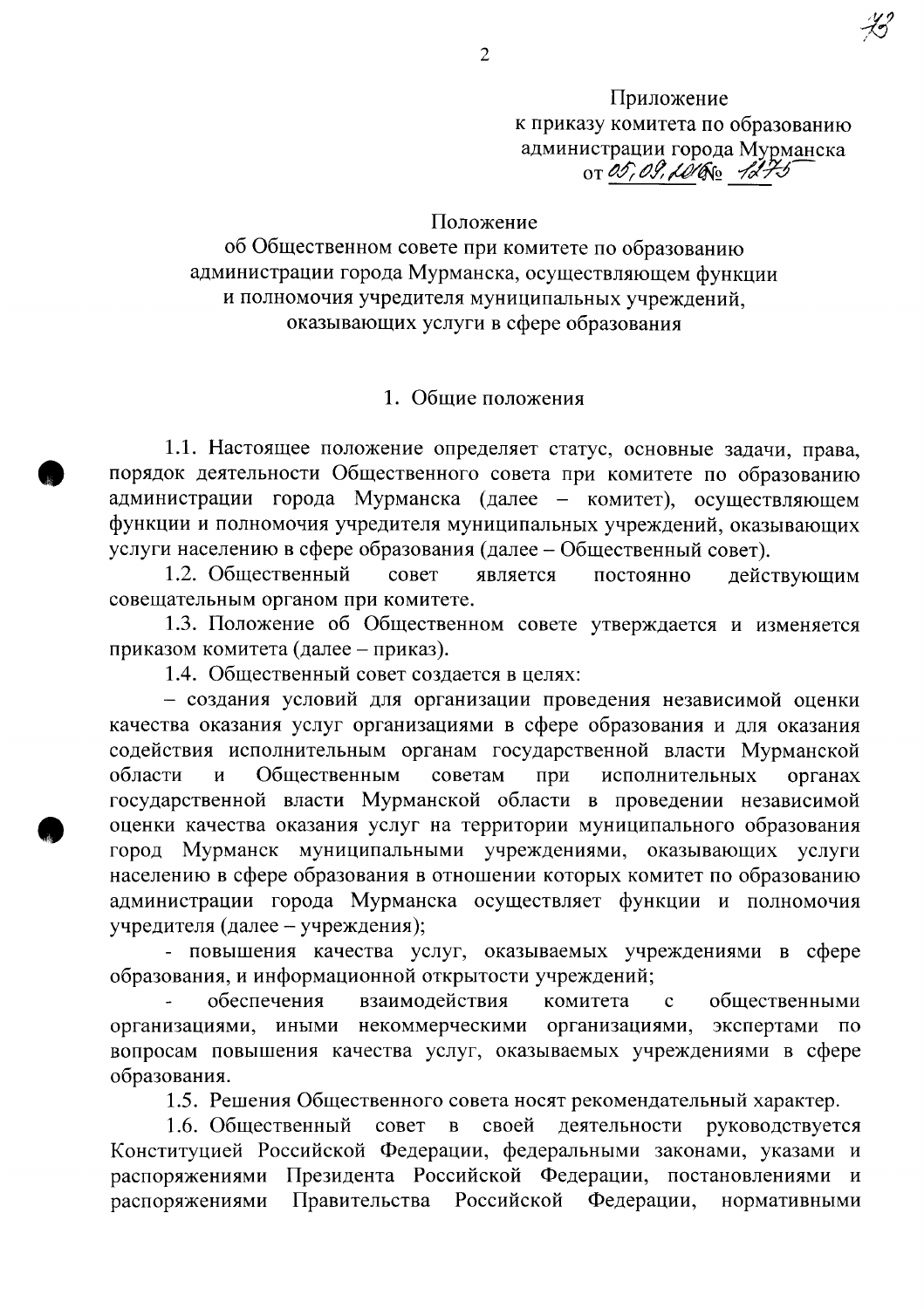правовыми актами Мурманской области, настоящим Положением и другими нормативными правовыми актами органов местного самоуправления муниципального образования город Мурманск.

1.7. Информация о деятельности Общественного совета размещается на официальном сайте администрации города Мурманска в разделе комитета в подразделе «Общественный совет», содержащем следующую информацию: «Цель и задачи Совета», «Процедура отбора», «Требования к кандидатам», «Документы и формы», «Поданные заявки», «Новости».

2. Порядок работы Общественного совета

2.1. На первом заседании Общественного совета из его состава избираются председатель Общественного совета и заместитель председателя Общественного совета.

2.2. Председатель Общественного совета:

- утверждает план работы, повестку дня заседания и список лиц, приглашенных на заседание Общественного совета;

- организует работу Общественного совета и председательствует на его заседаниях;

- подписывает протоколы заседаний и другие документы, исходящие от Общественного Совета;

- вносит предложения руководителю комитета по вопросам внесения изменений в настоящее Положение;

- взаимодействует с руководством комитета по вопросам реализации решений Общественного совета;

осуществляет иные полномочия по обеспечению деятельности Общественного совета.

2.3. Заместитель председателя Общественного совета:

- председательствует на заседаниях Общественного совета в случае отсутствия председателя Общественного совета;

- участвует в организации работы Общественного совета и подготовке планов работы Общественного совета.

2.4. Члены Общественного совета имеют право:

- вносить предложения по формированию повестки дня заседаний Общественного совета;

- вносить предложения в план работы Общественного совета;

- в инициативном порядке готовить аналитические справки, доклады, иные документы и выносить их на рассмотрение Общественного совета;

– предлагать кандидатуры гражданских (муниципальных) служащих и иных лиц для участия в заседаниях Общественного совета;

- участвовать в подготовке материалов к заседаниям Общественного совета;

- высказывать мнение по вопросам, рассматриваемым на заседаниях Общественного совета;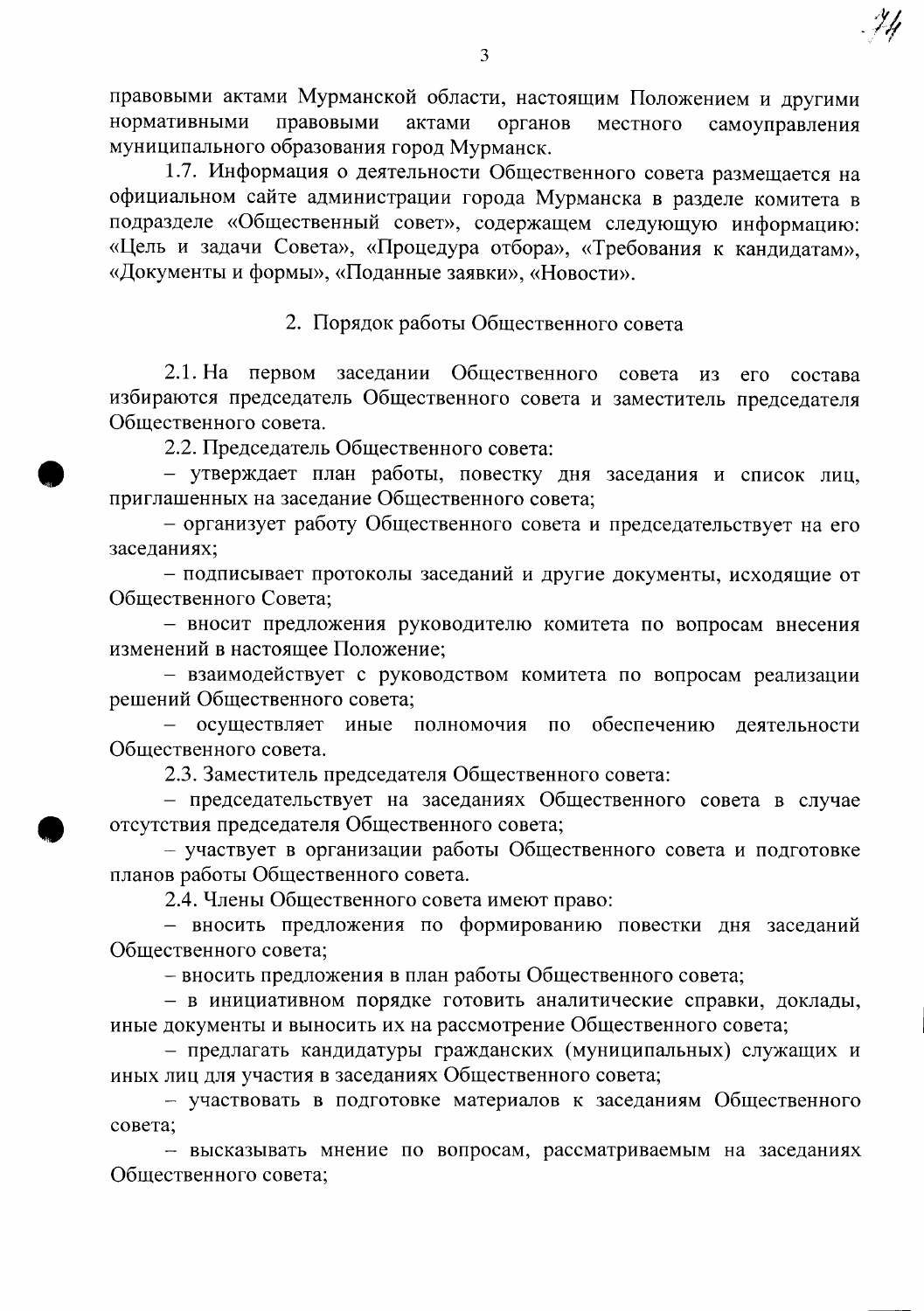- вносить предложения по вопросу формирования экспертных и рабочих групп, создаваемых Общественным советом;

- осуществлять иные полномочия в рамках деятельности Общественного совета.

2.5. Для обеспечения деятельности Общественного совета назначается секретарь Общественного совета из числа муниципальных служащих комитета. Секретарь Общественного совета не является членом Общественного совета.

2.6. Секретарь Общественного совета:

- ведет протокол заседания Общественного совета;

- уведомляет членов Общественного совета о дате и времени предстоящего заседания;

- готовит проекты решений Общественного совета и иных документов, исходящих от Общественного совета;

взаимодействует организационно- $\mathbf{c}$ комитетом по вопросам технического и информационного сопровождения деятельности Общественного совета.

2.7. Основной формой деятельности Общественного совета являются заседания.

2.8. Заседание Общественного совета считается правомочным, если в нем участвуют не менее половины членов Общественного совета.

2.9. Общественный совет взаимодействует с исполнительными органами государственной власти Мурманской области и Общественными советами при исполнительных органах государственной власти Мурманской области по вопросам, связанным с организацией проведения независимой оценки качества услуг организациями  $\mathbf{B}$  copepe оказания образования,  $\mathbf{H}$ проведением независимой оценки качества оказания услуг организациями в сфере образования.

2.10. На заседании Общественного совета рассматриваются запросы, обращения и поручения исполнительных органов государственной власти Мурманской области и Общественных советов при исполнительных органах государственной власти Мурманской области по вопросам, связанным с организацией проведения независимой оценки качества оказания услуг организациями в сфере образования и проведением независимой оценки качества оказания услуг организациями в сфере образования.

2.11. В рамках взаимодействия Общественные советы по запросам исполнительных органов государственной власти Мурманской области и Общественных советов при исполнительных органах государственной власти Мурманской области предлагают:

- перечни организаций в сфере образования, в отношении которых проводится независимая оценка качества;

- предложения для разработки технического задания для организации, которая осуществляет сбор, обобщение и анализ информации о качестве оказания услуг организациями в сфере образования;

- критерии независимой оценки качества оказания услуг организациями в сфере образования (дополнительно к установленным общим критериям).